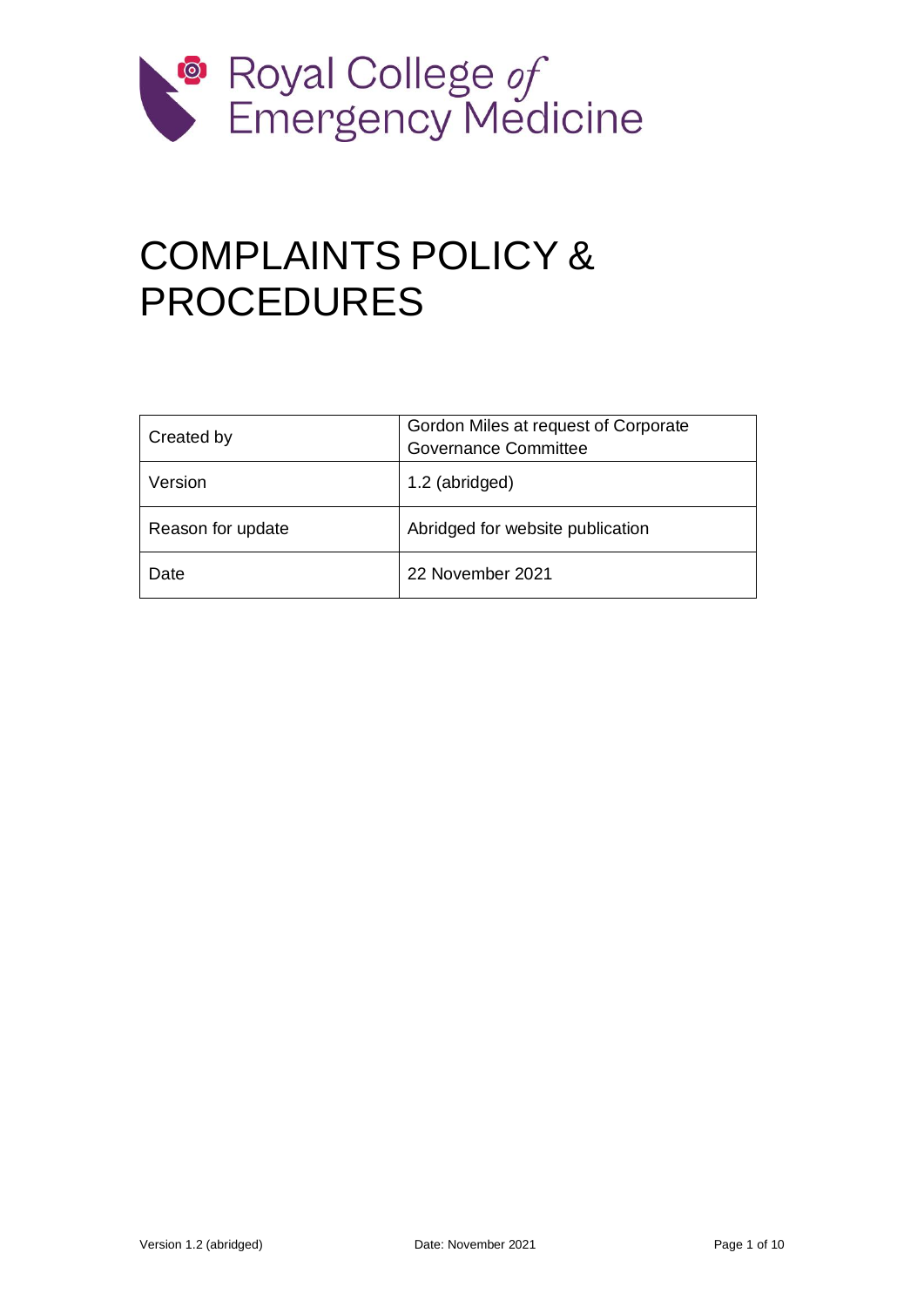

#### **Contents**

|  | $\overline{4}$ |
|--|----------------|
|  |                |
|  | $\overline{A}$ |
|  | 5              |
|  |                |
|  |                |
|  |                |
|  | 6              |
|  |                |
|  |                |
|  |                |
|  |                |
|  | -8             |
|  |                |
|  |                |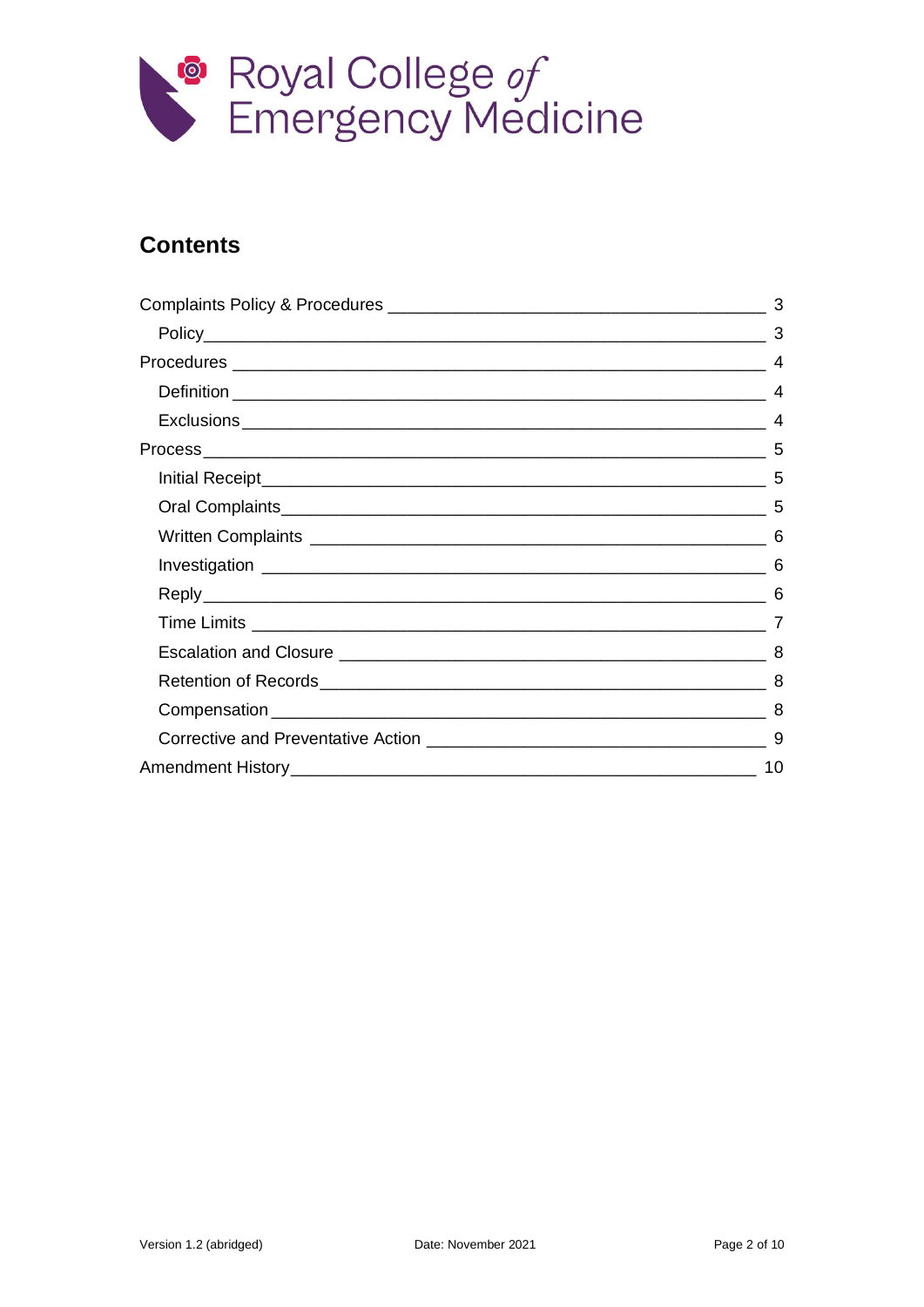

# <span id="page-2-0"></span>Complaints Policy & Procedures

#### <span id="page-2-1"></span>**Policy**

We are always working to improve the service we provide for our members and other individuals that access our services and resources.

Whenever concerns are expressed about some aspects of the service we provide, we treat this as a complaint because we have adopted the British Standards Institute definition of a complaint:

"any expression of dissatisfaction by a customer whether justified or not."

As an organisation we value complaints for the insights they give us into how are services are being received and the opportunity they provide to improve our service provisions.

Our complaints policy and procedure are designed primarily for use by our members however, any stakeholder that interacts with us may complain about our services and therefore has access to the complaints process.

All complaints received will be investigated thoroughly, fairly and objectively following a process which is:

- easy to access;
- simple:
- fair to complainants and staff;
- rapid and open:
- is honest, thorough and desired to satisfy the concerns of the complainant.

Complaints can be made orally or in writing. When we receive an oral complaint, we ensure that we do not over-promise and create false expectations. For this reason additional guidance is given to staff on the handling of oral complaints in the complaints process.

It is our policy that all our staff are adequately trained to deal with complaints as anyone may receive a complaint. Managers will assess the need for staff training as a normal part of the appraisal process.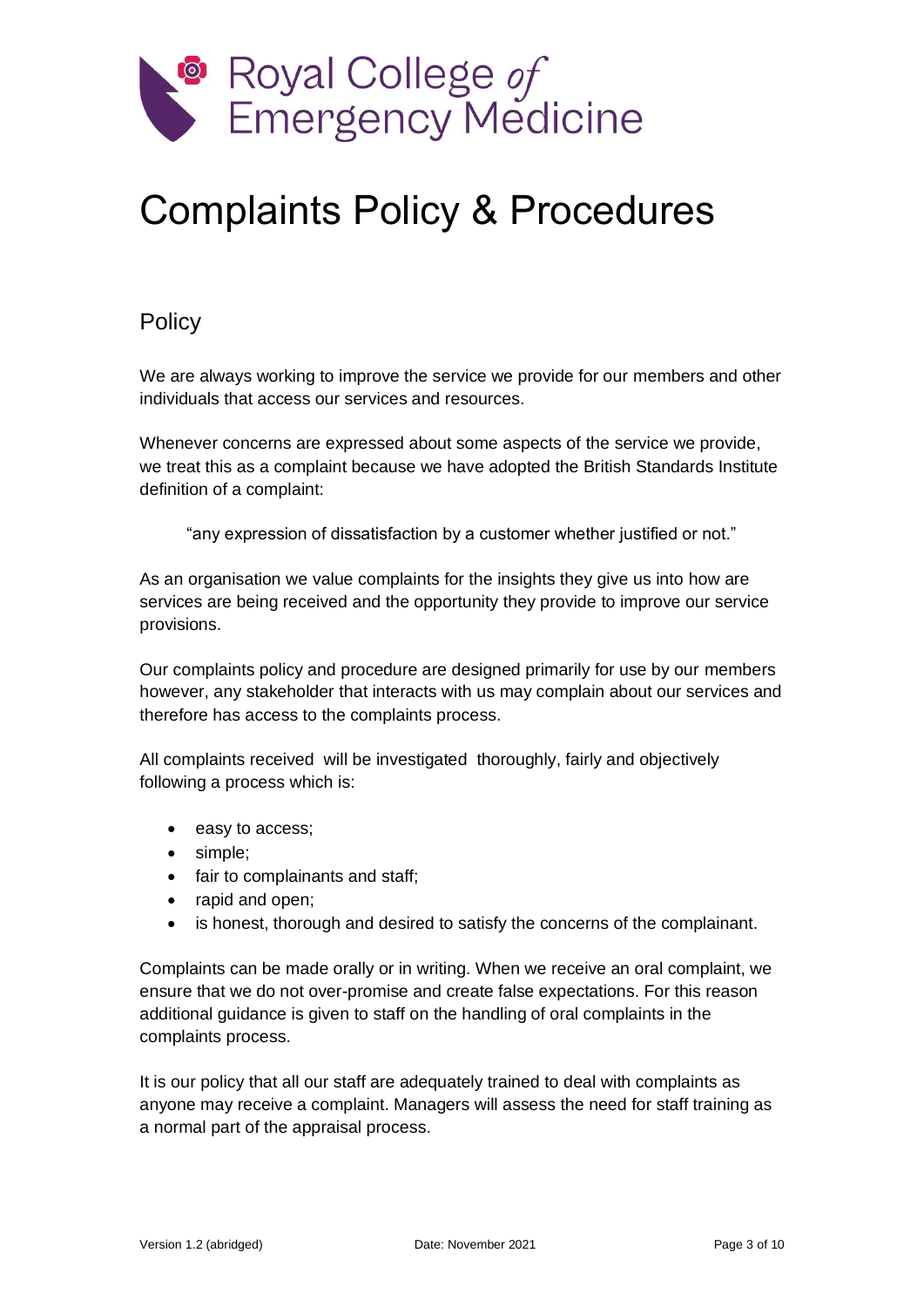

### <span id="page-3-0"></span>Procedures

#### <span id="page-3-1"></span>**Definition**

The definition of a complaint is: *"any expression of dissatisfaction by a customer whether justified or not".*

For those of our functions that are subject to either legislation or our bye-laws this policy and procedure does not apply because appropriate provision is made elsewhere to resolve issues. This includes Examinations Appeals and similar matters where a separate process is already in place.

#### <span id="page-3-2"></span>**Exclusions**

This policy does not cover complaints about the conduct or performance of our members. Complaints of this nature should be directed to the GMC, CQC or appropriate.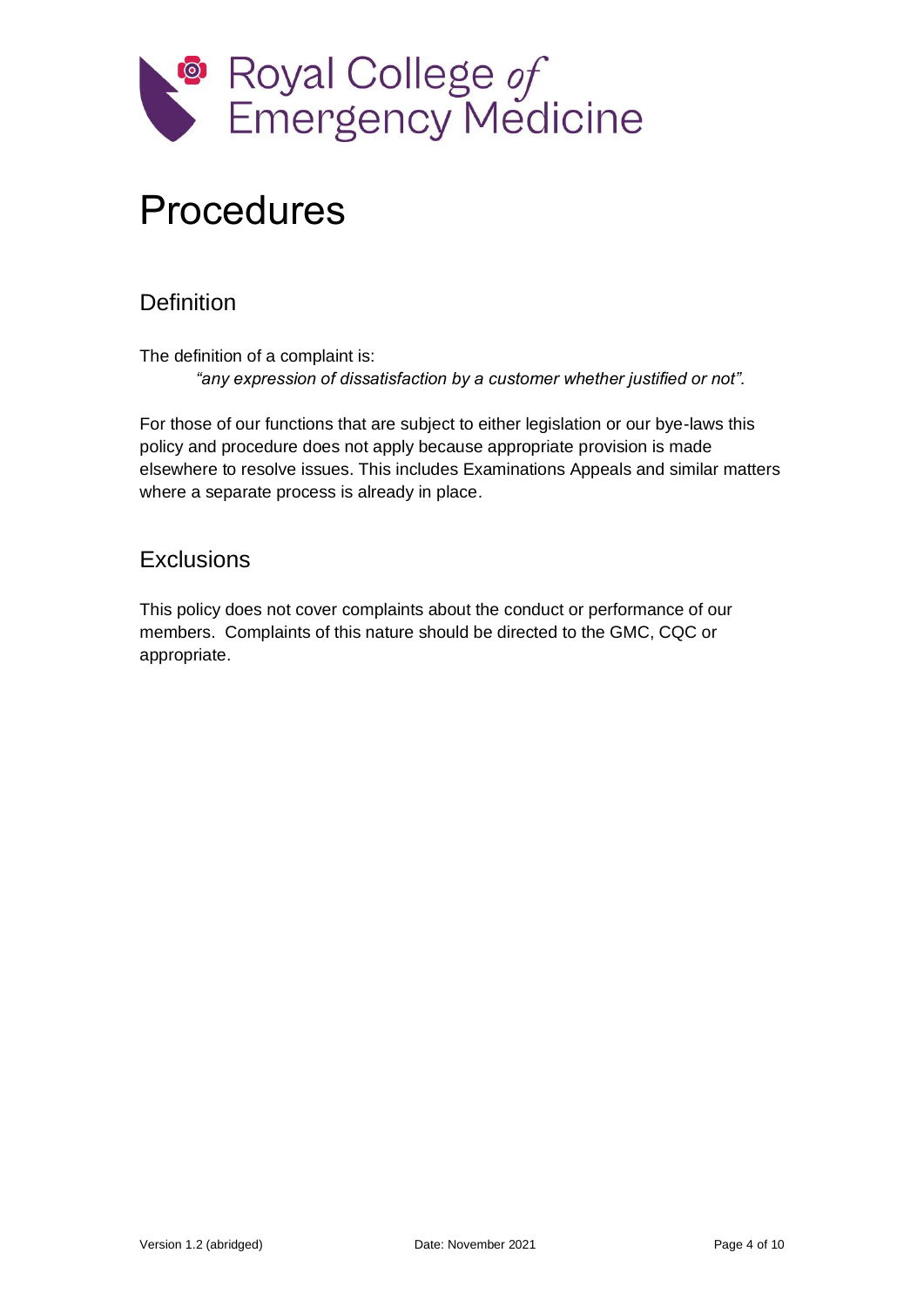

### <span id="page-4-0"></span>Process

#### <span id="page-4-1"></span>Initial Receipt

Any employee may receive a complaint. Complaints can be received through any medium: in writing, by e-mail, in person, web chat or by telephone. Complaints are to be treated as confidential between the complainant and the College, if appropriate the complaint will be kept confidential by the employee who receives it.

When a complaint is received, we will either

- a) send a written response for complaints resolved same day, or
- b) send a letter acknowledging receipt of the complaint for complaints requiring investigation within 24 hours of receipt.

#### <span id="page-4-2"></span>Oral Complaints

Oral complaints may be made in person or by telephone. We will:

- a) Commit to investigating the complaint and dealing with the complaint in accordance with our complaints procedure;
- b) If the complaint is made by telephone, we shall offer to ring the caller back, to ensure that we can offer the opportunity to complain at no cost to the caller;
- c) Advise the complainer of the complaints process including the next steps to be taken and when they can expect to hear from us.

If an oral complaint is resolved during the telephone call or discussion, to the callers express satisfaction, then we will log the complaint and we will send a letter confirming.

If an oral complaint is not resolved with the caller at the time of the call, then a letter will be sent and the complaint logged. The process then followed is the same as for written complaints.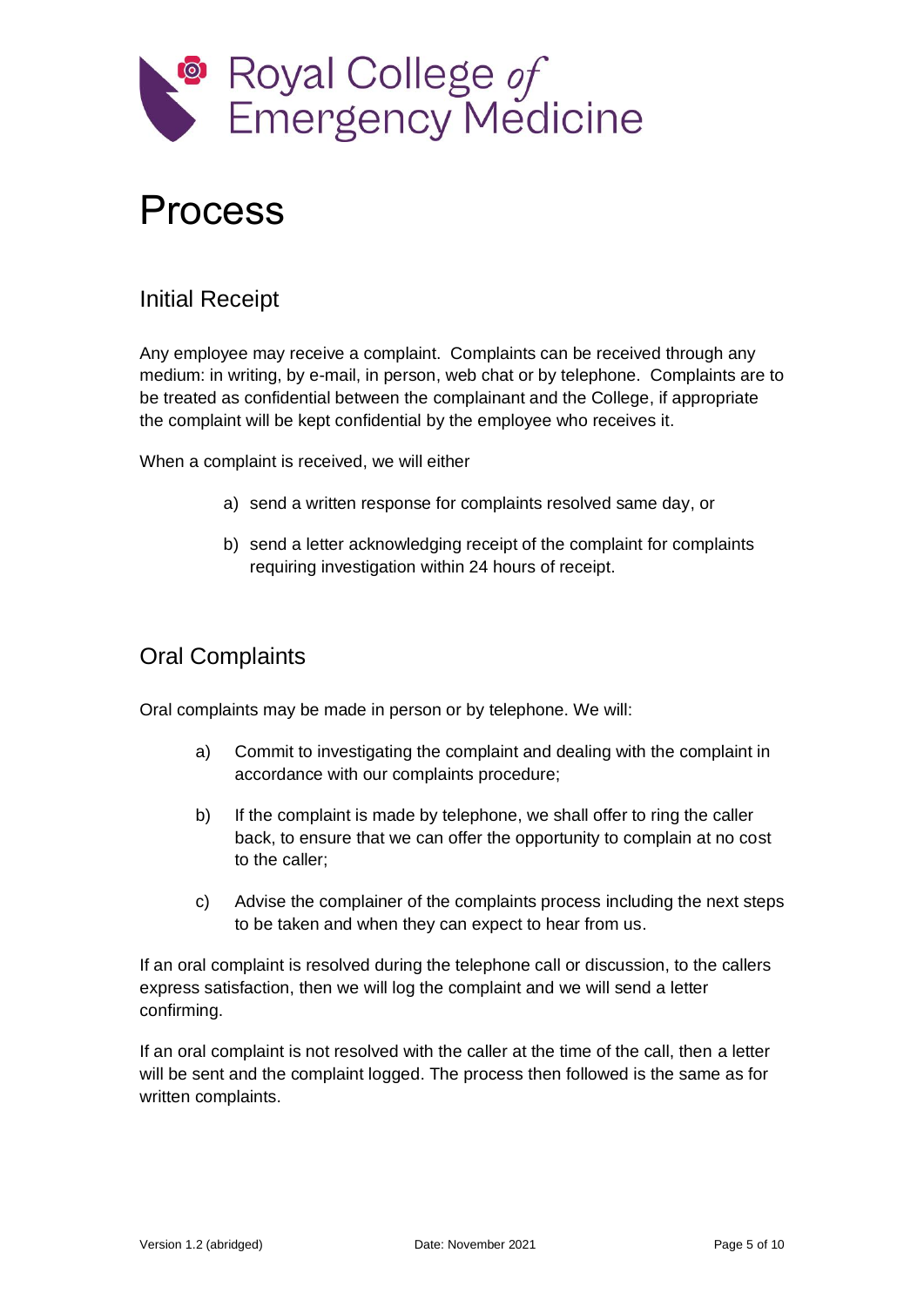

#### <span id="page-5-0"></span>Written Complaints

For written complaints, received physically or electronically, we will acknowledge receipt of a complaint within 24 hours. The complaints will be logged and the matter discussed with an RCEM manager.

Once advised of the complaint the manager will decide on who should investigate the matter and liaise with the investigating staff member as appropriate to:

- a) ensure a thorough investigation takes place
- b) allocate appropriate resources to ensure prompt resolution and reconcile any competing claims for resources
- c) and compose a written reply.

#### <span id="page-5-1"></span>Investigation

Whoever carries out the investigation will do so thoroughly and ensure they look into every issue that the complaint raises. The Investigating Officer should put themself in the place of the customer to understand the underlying problems from the customer perspective.

#### <span id="page-5-2"></span>Reply

Our reply to the complainant will:

- a) Cover every aspect of the complaint.
- b) Accept criticism as a positive thing, customer complaints can provide opportunities to improve our service.
- c) If the complaint was addressed personally to the Chief Executive or President, or was sent via a Member of Parliament for example, a response will be signed by the Chief Executive.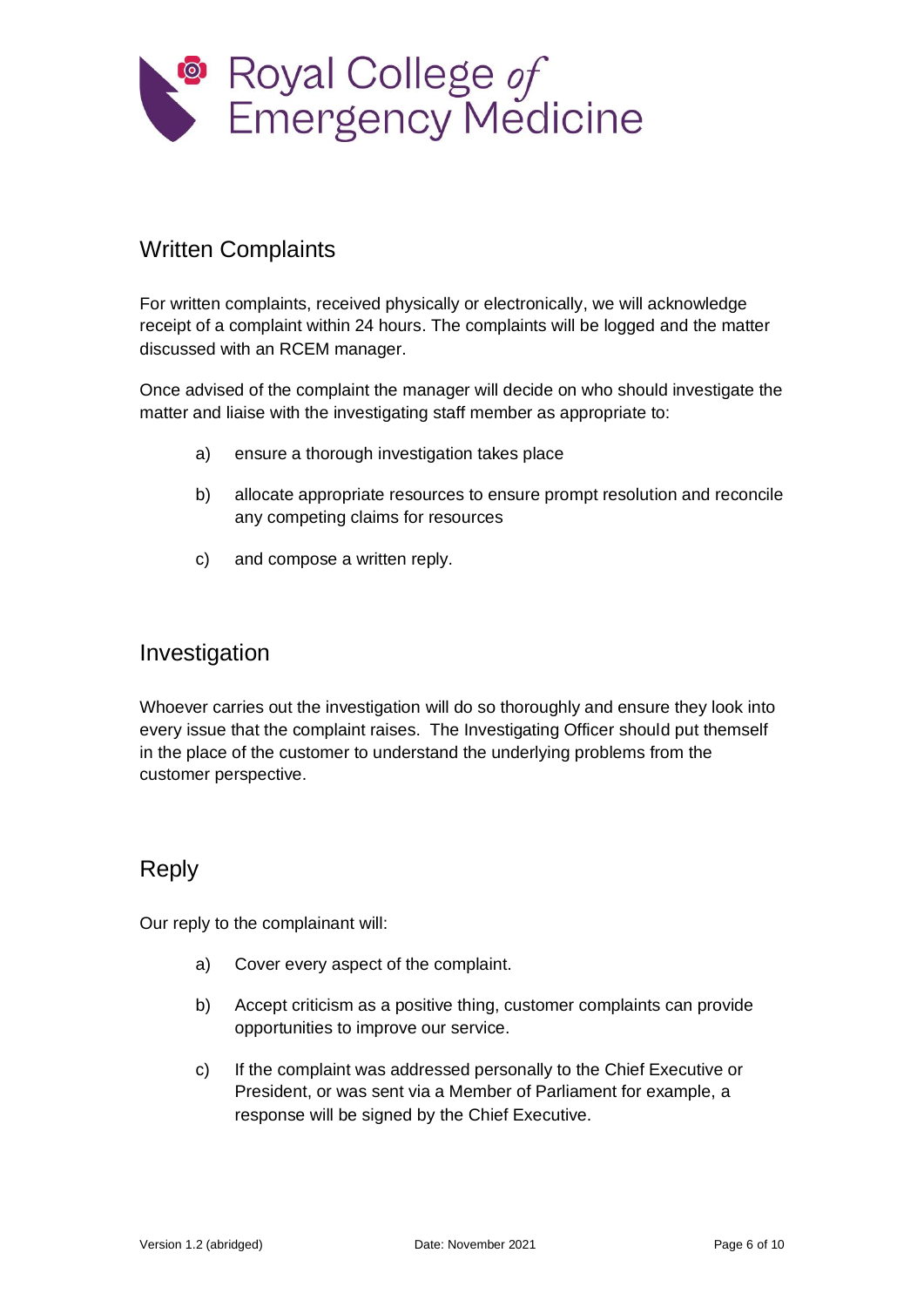

- d) Some complaints may be about matters outside our control such as the NHS or Government Policy or Regulations. In these cases we may only be able to give a limited reply.
- e) Be within the time limits specified in this procedure.

All complaint response letters are to be countersigned by the Chief Executive or the Deputy Chief Executive or Head of Corporate Services.

The complaint information will be logged and kept on file.

#### <span id="page-6-0"></span>Time Limits

We shall endeavour to respond to complaints quickly. This means we shall aim to:

- a) Where the investigating staff member judges it appropriate we shall telephone the Complainant, where the telephone number is known, to discuss the complaint within 48 hours of receipt. This will also give us the opportunity to apologise where appropriate and confirm that the complaint has arrived, is being dealt with, and to discuss any additional background information that may be available from the complainant.
- b) Acknowledge complaint within 24 hours of receipt.
- c) Share the complaint investigation and response with a manager within 7 days of date of receipt or, if the investigation takes longer, post a written explanation for the delay within 7 days of the date of receipt.
- d) Share the investigation and response with the Chief Executive for signature within 8 days of date of receipt or, if the investigation takes longer, post a written explanation for the delay within 8 days of the date of receipt.
- e) Reply to you with the investigation and response within 14 days of date of receipt or, if the investigation takes longer, post a written explanation for the delay within 14 days of the date of receipt.
- f) If the matter is such that we cannot respond fully within 10 days, we will send a courtesy letter to the complainant every 21 days advising of progress.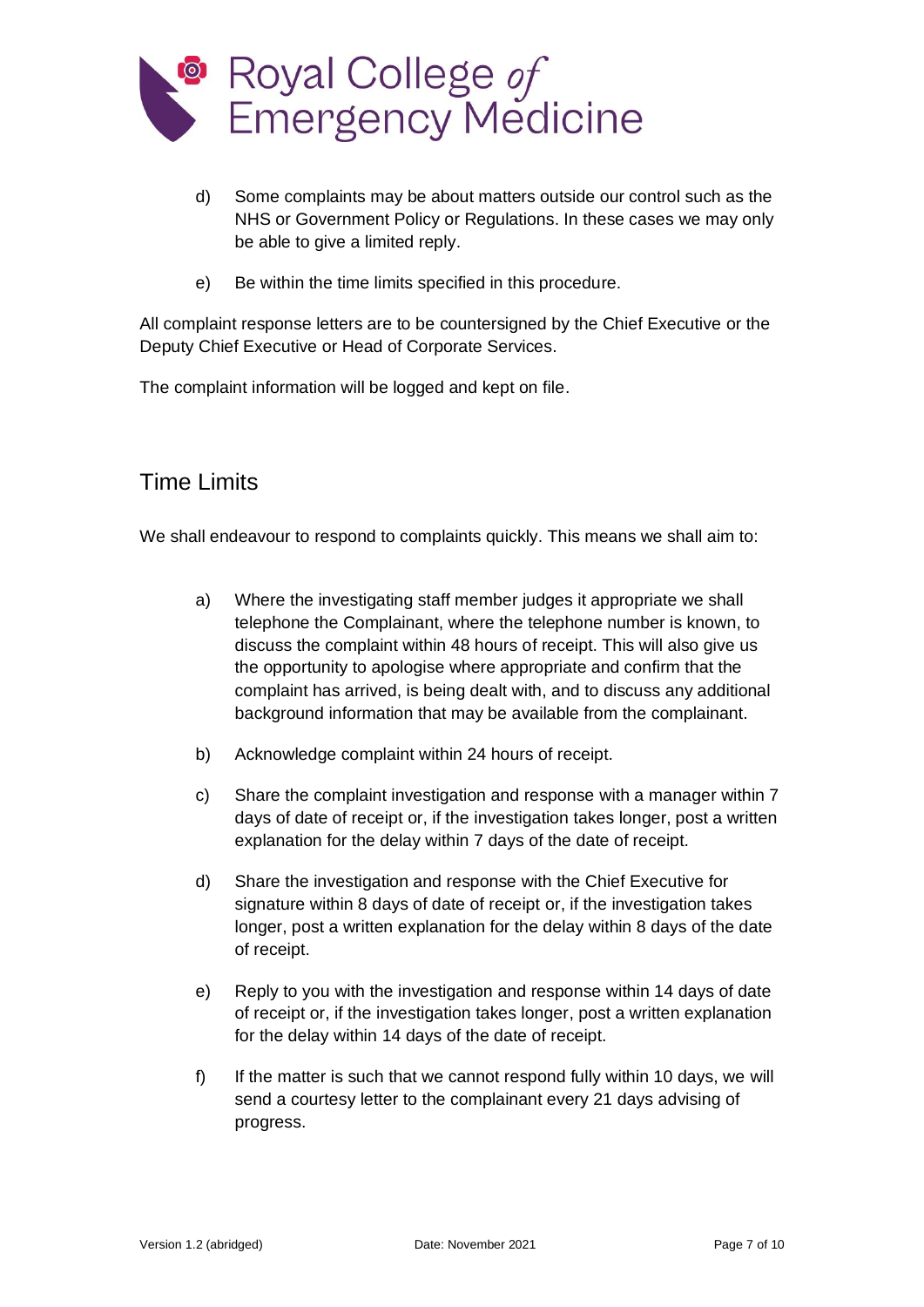

g) If these timescales are not adhered to, the matter will be brought to the attention of the Corporate Governance Committee.

#### <span id="page-7-0"></span>Escalation and Closure

In line with our Complaints Policy, we shall endeavour to resolve complainants concerns to their satisfaction. However, in some instances we may, rarely, reach a situation where we have done all we can to resolve the matter, but the customer is not content with the resolution of the complaint.

In these circumstances, we will explain that we cannot resolve the matter and we will advise the Corporate Governance Committee of the situation at the next available meeting.

#### <span id="page-7-1"></span>Retention of Records

Once a complaint has been resolved, we shall retain our records for a period of 6 years from the date of the last correspondence on the issue.

#### <span id="page-7-2"></span>**Compensation**

We shall judge requests for compensation on their own merits on a case-by-case basis, although this is tempered by our duty of strict cost control and accountability to our members for expenditure, given that we are a charity.

Such compensation as we may provide is limited to:

- cases where the College has made an error, and
- this has caused a customer or stakeholder financial loss, and
- is limited to reimbursement of monies paid by the individual to the College and not incidental or consequential expenses.

Applications for compensation must clearly set out the problem that has occurred and provide a detailed breakdown of the financial loss, and why it has been caused by the College's error.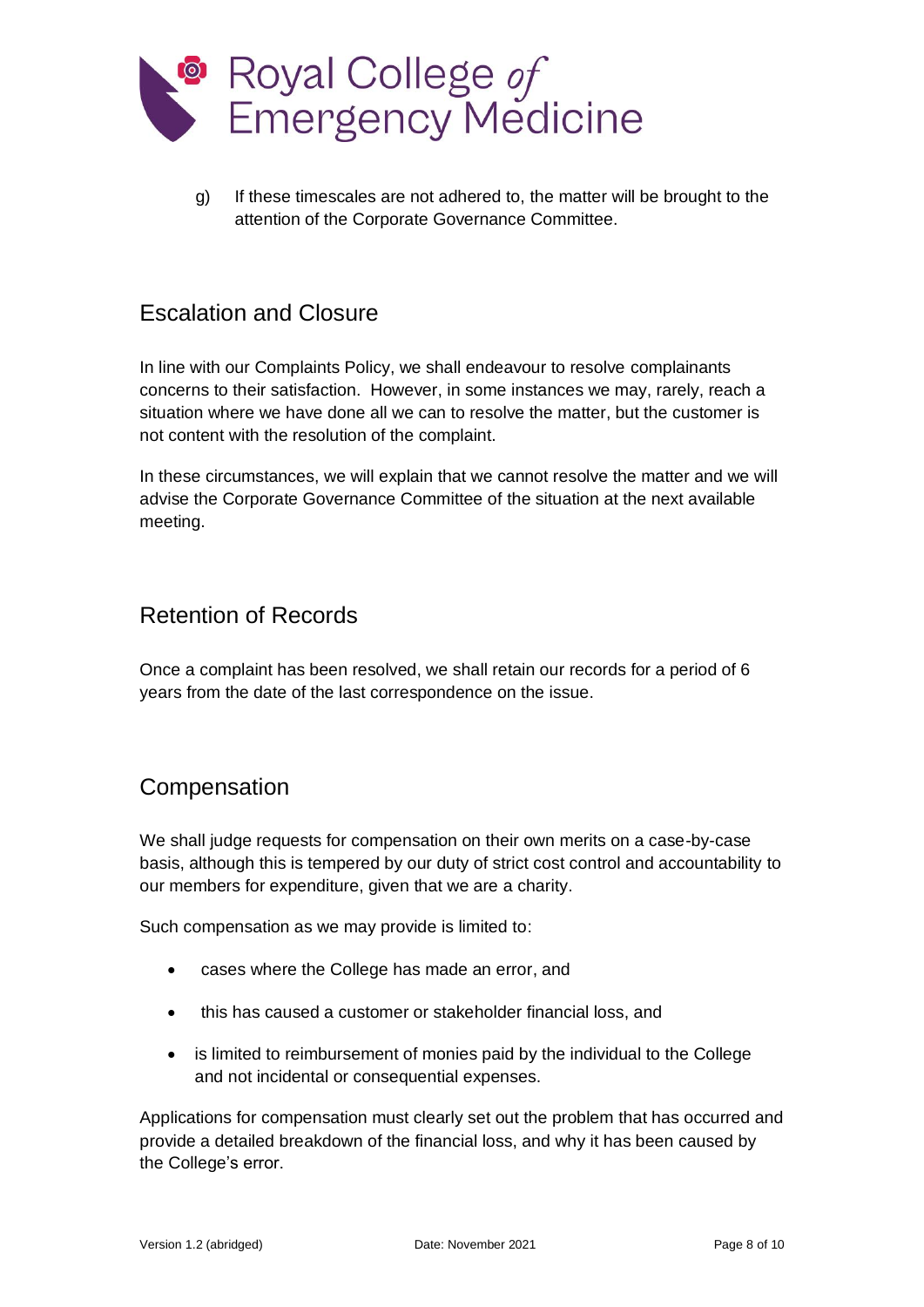

#### <span id="page-8-0"></span>Corrective and Preventative Action

The information gathered from complaint log will be reviewed periodically by the Corporate Governance Committee.

Feedback received as part of the complaint will be reviewed by the relevant individual responsible for the service/process/interaction that warranted the complaint and discussed formerly with their line manage so that potential lessons can be learned, and processes reviewed and improved accordingly

RCEM managers should periodically review the complaints log to look for any themes and trends that our occurring within their areas which might point towards corrective action being taken